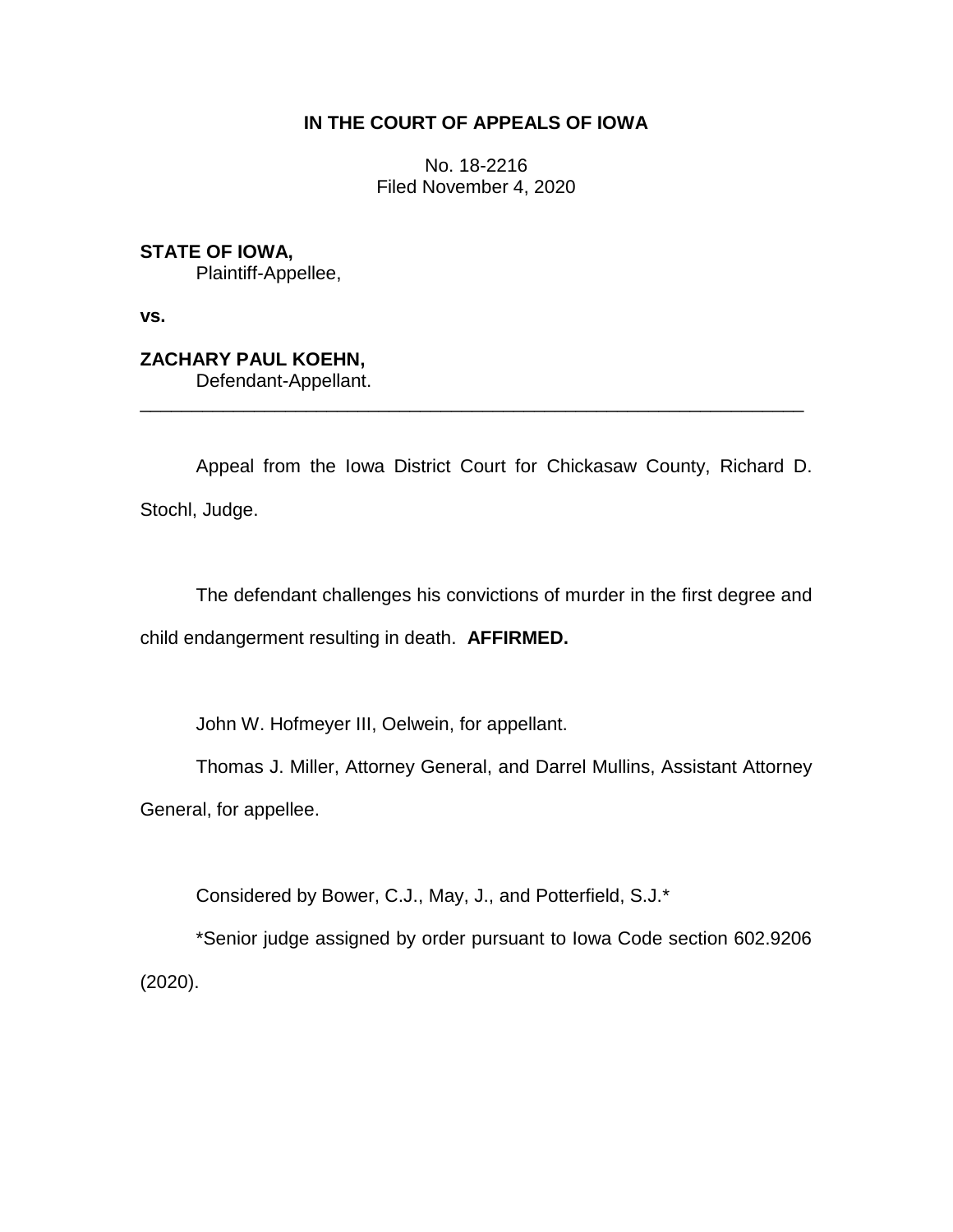### **POTTERFIELD, Senior Judge.**

Zachary Koehn was convicted of murder in the first degree and child endangerment resulting in death. Both convictions involve his approximately fourmonth-old son, S.K. On appeal, Koehn challenges those convictions, asserting (1) there is insufficient evidence to support the convictions; (2) the jury should not have been instructed it could infer malice from the commission of child endangerment resulting in serious injury; (3) his first-degree murder conviction should have merged into the child-endangerment conviction, leaving the "B" felony; and (4) the court abused its discretion in admitting some of the State's evidence.

### **I. Background Facts and Proceedings.**

S.K. was born on May 1, 2017, and reported dead on August 30—almost four months later. The State's chief medical examiner, Dr. Dennis Klein, performed an autopsy on August 31. He opined with a reasonable degree of medical certainty that S.K.'s death was caused by denial of critical care. S.K. died from malnutrition, dehydration, and an infection of E. coli that entered his body through his skin where it broke down due to the fact that S.K. sat in his own feces and urine for a number of days. Dr. Timothy Huntington, who has a Ph.D. in entomology (the study of insects), consulted on the case because of the flies found on and around S.K. Dr. Huntington testified the flies in question are scuttle flies, which are attracted to urine, feces, and other bodily fluids. Based on the various stages of life of the scuttle fly that Dr. Huntington was able to observe, he opined that the initial infestation began around August 20 or 21. Dr. Huntington testified, to a reasonable degree of scientific certainty, that if S.K.'s diaper or clothing had been changed since the initial infestation, the maggots and flies would not remain. In other words,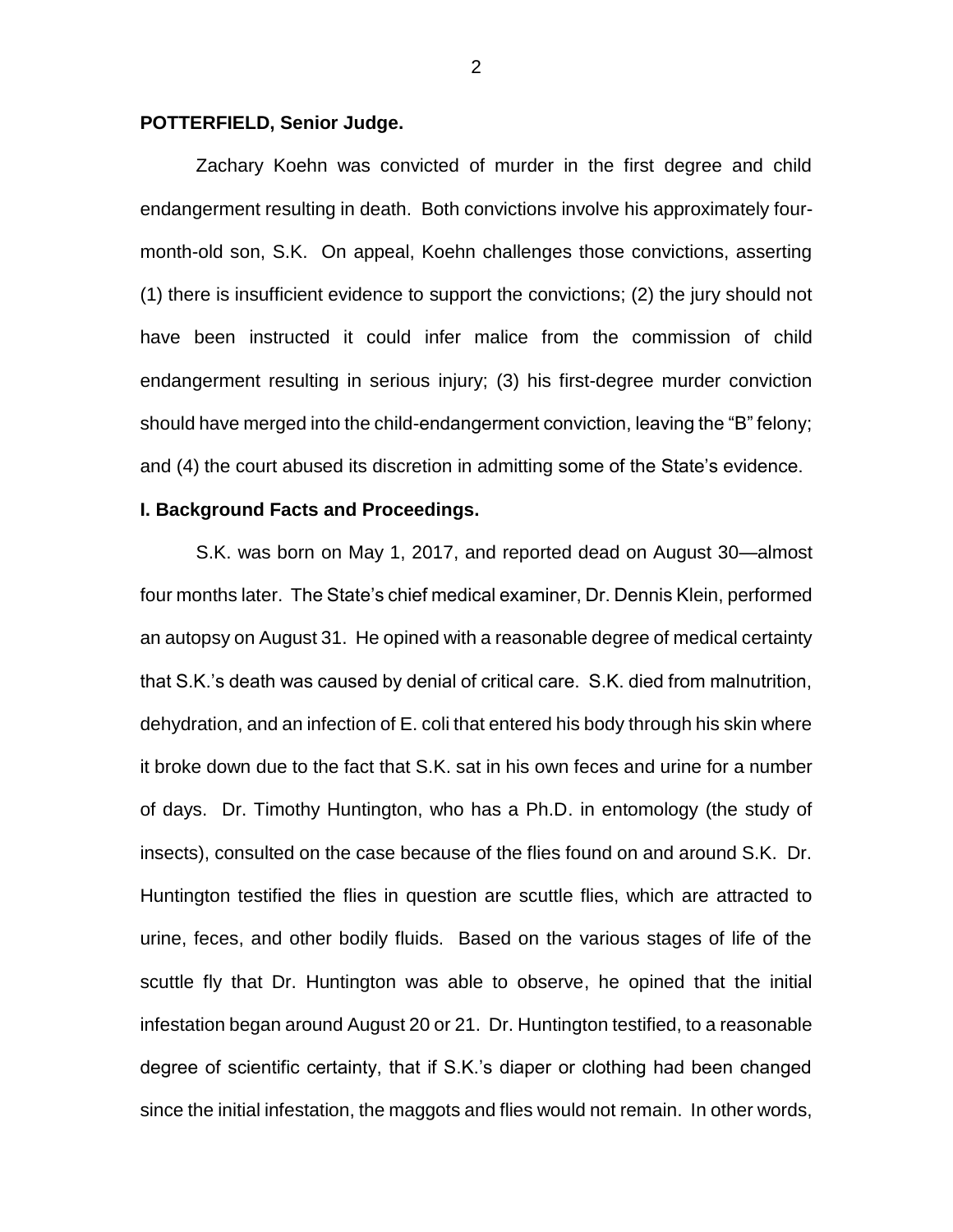because it would take nine to thirteen days after the flies' eggs were laid to reach the state in which Dr. Huntington observed them, and he estimated it would take a day for the flies to find and reach the food source—i.e. the feces and urine in S.K.'s diaper, S.K. had been sitting in that diaper and clothing in his swing for approximately ten to fourteen days.

Koehn was charged with murder in the first degree and child endangerment resulting in death. He entered a plea of not guilty, and a six-day jury trial took place in October and November 2018.

At trial, Koehn did not challenge the evidence regarding the cause and manner by which S.K. died. Koehn maintained that S.K.'s mother, Cheyanne Harris, was the primary caretaker of S.K. and his two-year-old sibling, N.K. It was agreed in their family that Koehn was generally not responsible for changing diapers or feeding the children with a bottle. Koehn testified he was working outside the home seventy to eighty hours per week and was unaware that Harris stopped providing care for S.K. He stated he was shocked by S.K.'s death and originally assumed S.K. died from sudden infant death syndrome. Koehn testified that if he had been aware S.K.'s needs were not being met, he would have changed his diaper and fed him a bottle.

The State introduced evidence to suggest Koehn's claims of being unaware were not credible. Koehn's work log, as testified to by Koehn's employer, did not support Koehn's assertions about the number of hours he worked. Additionally, the State provided evidence of the small size of the family's apartment and the fact that Koehn and Harris's bedroom shared a wall with the one S.K. was left in, suggesting Koehn could not have been oblivious to either S.K.'s cries of distress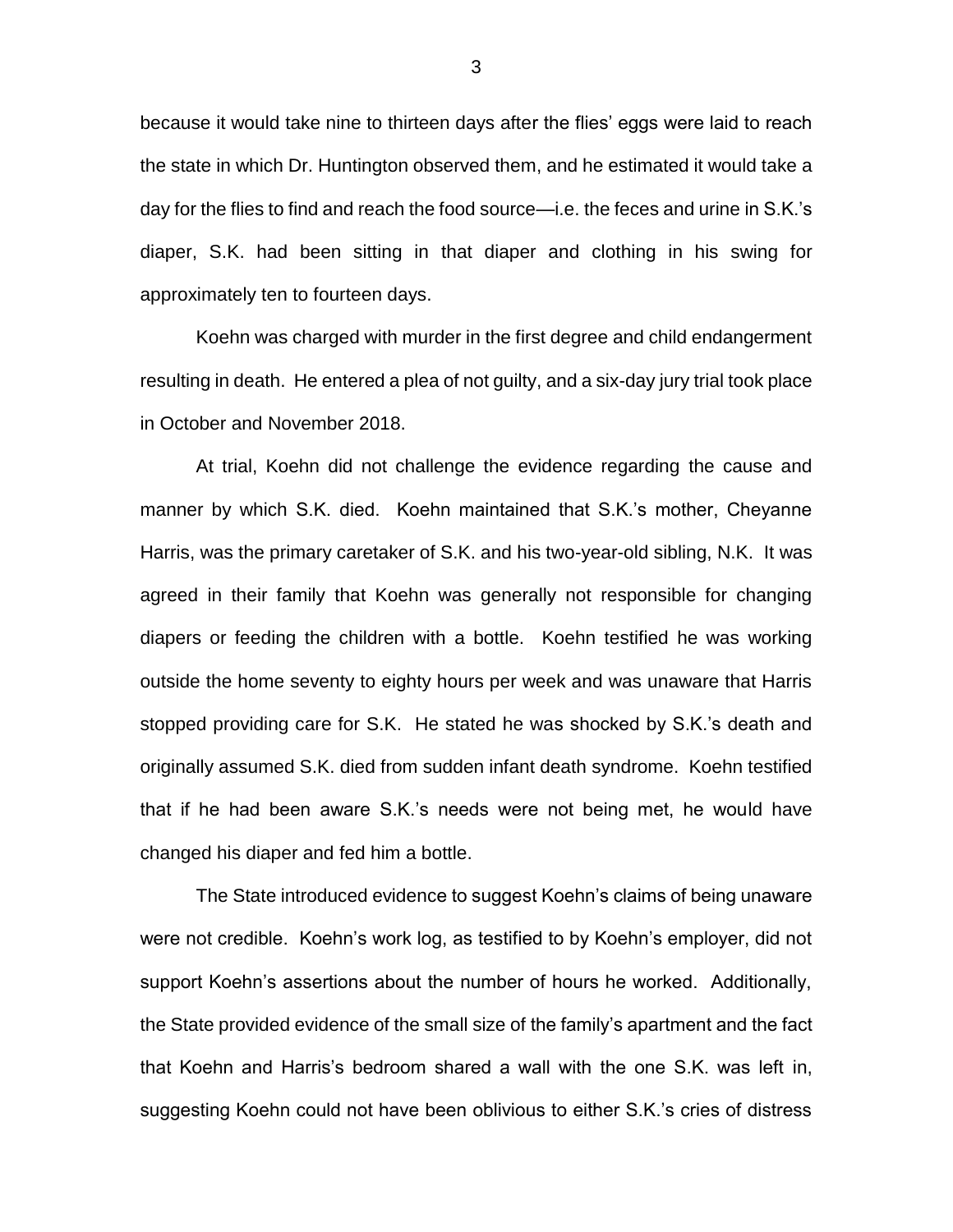or the smell caused by the feces and urine S.K. sat in for one to two weeks. Koehn originally told police he heard S.K. cry around 6:00 a.m. on the morning of August 30 and that Harris then went into S.K.'s bedroom to feed him—statements he later walked back, testifying he must have dreamed those things. He also originally said he played with S.K. in S.K.'s bedroom one day before and that S.K. had interacted with him normally, grabbing onto his fingers and holding on. When asked whether it was possible or probable that S.K. was able to interact with Koehn in this way on August 29, Dr. Klein testified,

There are possibilities that someone can—there are natural reflexes that babies have that when we put certain stimuli in. I think a normal interaction, though, as far as being able to make eye contact or follow your eye or have some sort of that engagement, given how dehydrated, malnourished and infected the child was, I would expect the child would have been noninteractive with a person who was trying to interact with them.

At trial, Koehn then testified he had his days mixed up due to working nights and he had last seen S.K. alive on August 28. There was also testimony that Koehn had questioned whether he was S.K.'s biological father. And Koehn told his friend, Jordan Clark, about his daughter and often talked about N.K. But Clark, who saw Koehn about five days per week at work and visited Koehn's apartment a few times in July 2017, was unaware that S.K. existed until after he learned of his death.

The jury convicted Koehn as charged. At sentencing, the court determined Koehn's conviction for child endangerment resulting in death merged with his conviction for first-degree murder due to the "one homicide" rule. Koehn was sentenced on only the first-degree murder charge, for which he received the mandatory sentence of life in prison.

Koehn appeals.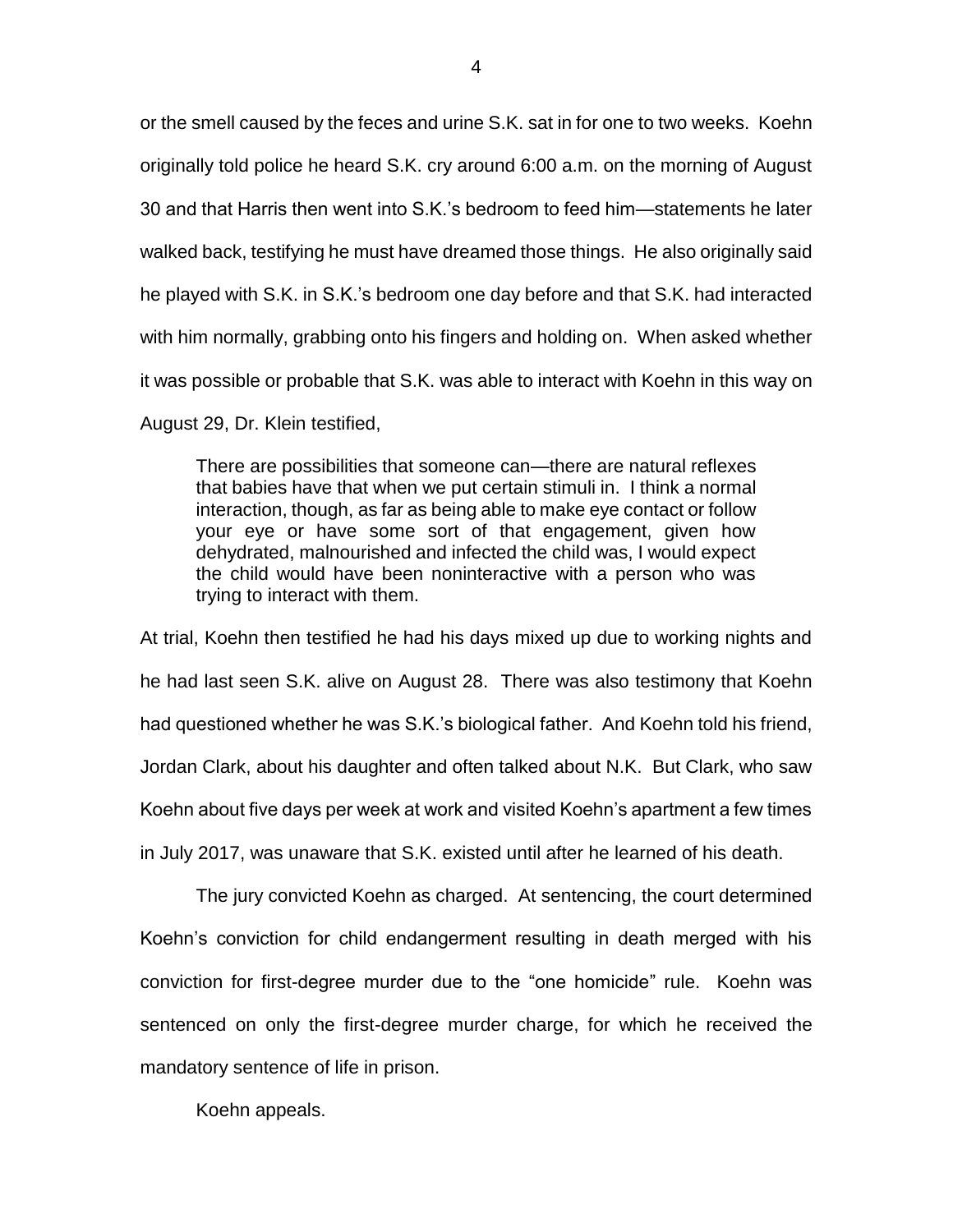**II. Discussion.**

 $\overline{a}$ 

**A. Substantial Evidence.**

**1. First-Degree Murder.** Koehn challenges the sufficiency of the evidence

supporting his conviction for murder in the first degree.<sup>1</sup> The State has the burden

to prove every element of the crimes with which Koehn was charged. *See State* 

*v. Armstrong*, 787 N.W.2d 472, 475 (Iowa Ct. App. 2010). The jury was instructed

that to convict Koehn of first-degree murder, it had to find:

1. During the timeframe of August 4, 2017, through and including August 30, 2017, the [Koehn] killed S.K.

2. S.K. was under the age of 14.

3. [Koehn] did so with malice aforethought.

4. [Koehn] was committing the offense of child endangerment as defined in Instruction No. 22.

5. S.K.'s death occurred under circumstances showing an extreme indifference to human life.

Additionally, the jury was instructed that child endangerment, as included in the

fourth element, was defined as, "[Koehn] committed child endangerment if he, as

the parent of S.K., intentionally committed a series of acts using torture or cruelty

<sup>&</sup>lt;sup>1</sup> In the first section of his appellate brief, Koehn argues he is not the "but for" cause of S.K.'s death, generally relying on an argument that Harris was the historical caregiver of their children and so it was her inaction that led to the death of S.K. Insofar as Koehn uses this proposition to argue he was unaware S.K.'s needs were not being met and his own failure to meet those needs was unintentional, we address this argument in the body of the opinion dealing with Koehn's sufficiency arguments. But to the extent that Koehn seems to suggest that, because there was an agreement within his family that Harris would be the primary caretaker for the child, he is relieved of his parental and legal responsibility to provide care to the child, we note he cites no authority for such a proposition, and we do not consider it further. *Cf.* Iowa Code § 232.2(6)(g) (2017) (defining a child in need of assistance as a child "[w]hose parent, guardian, or custodial fails to exercise a minimal degree of care in supplying the child with adequate food, clothing, or shelter and refuses other means made available to provide such essentials" and allowing the State to intercede in such cases).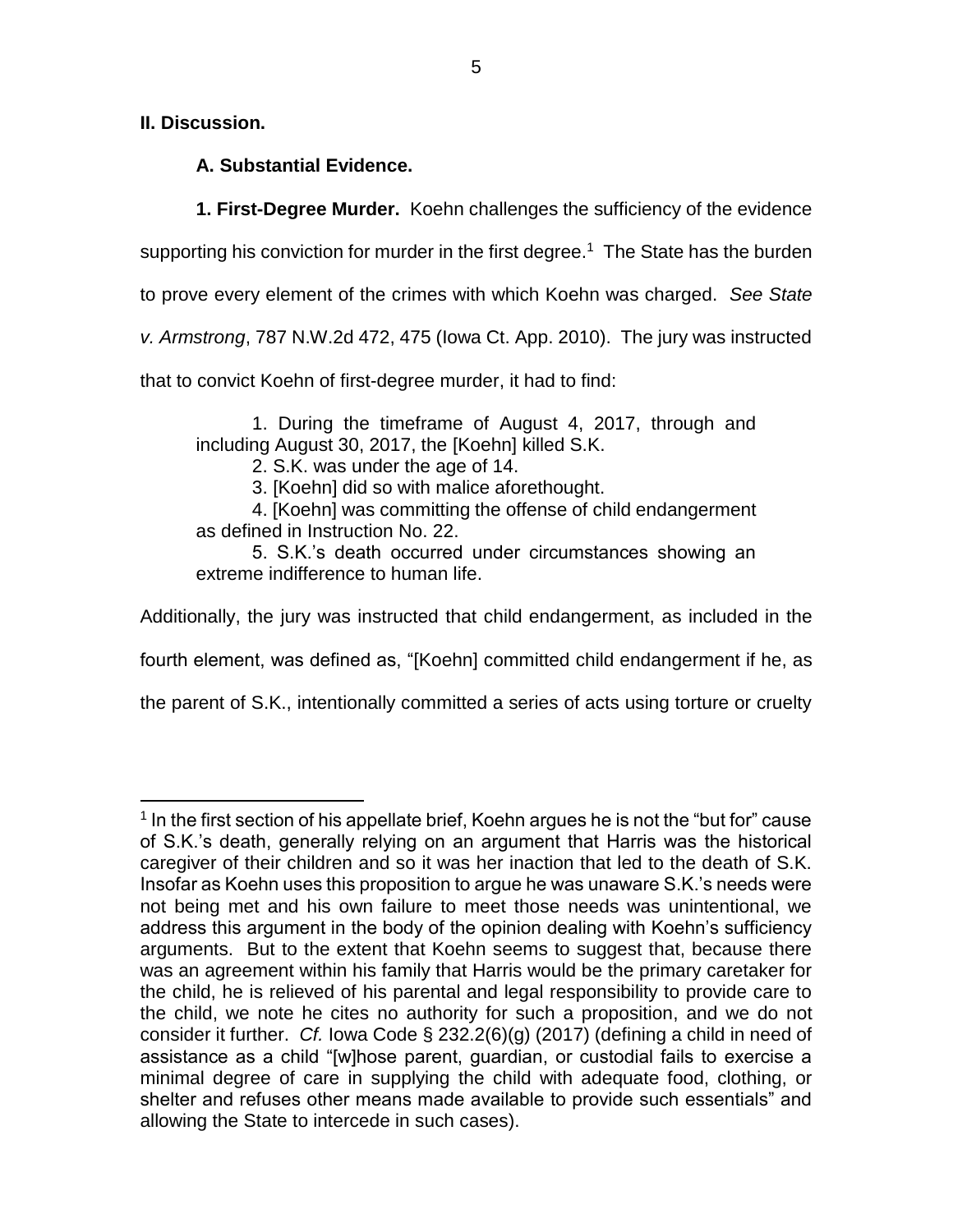that resulted in bodily injury to S.K." Neither "torture" nor "cruelty" were defined in the instructions.

In reviewing whether substantial evidence supports Koehn's conviction, we review for errors at law. *See id.* "We will uphold a finding of guilt if substantial evidence supports the verdict." *Id.* And "[w]e review the facts in the light most favorable to the State, including making legitimate inferences and presumptions that may reasonably be deduced from the evidence in the record." *Id.* 

First, Koehn claims there was not sufficient evidence that he "killed" S.K. He acknowledges the State only had to show his actions caused or directly contributed to S.K.'s death but maintains this burden of proof was not met because there was "no evidence he intentionally starved, dehydrated, or intentionally caused S.K.'s death." At trial and here, Koehn's defense is generally based on the claim that he was unaware S.K.'s needs were not being met by Harris, who the family agreed would be S.K.'s primary caretaker. Koehn testified as much at trial. He also showed a general awareness of the feeding and diaper changing young children require and stated he would have fed or changed S.K. if only he knew Harris was failing to do so. But the jury was not required to accept Koehn's testimony. *See State v. Hall*, 214 N.W.2d 205, 210 (Iowa 1974) ("The State rightly claims that the jury was not required to accept all of defendant's testimony.").

The State showed that the family's home was a small apartment, with just a living room, kitchen, one bathroom, and two bedrooms, which were directly off the living room and which shared a wall with one another. No point in the home was very far from the place S.K. was found dead—in a bedroom, sitting in a swing, facing a wall, while a quilt covered the only window in the warm room. Koehn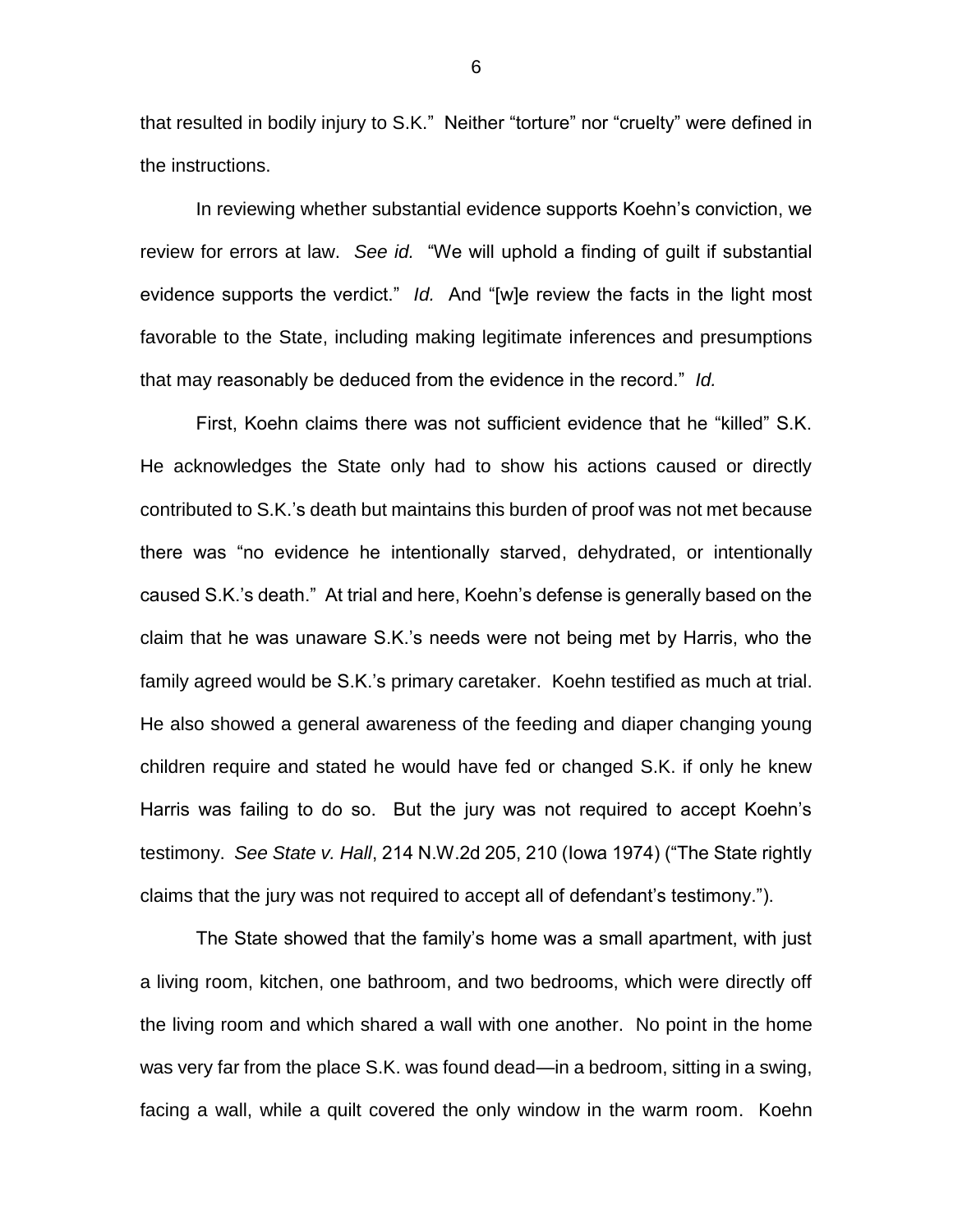indicated that he was unaware what was happening in the home—even though he told the investigators he could hear S.K.'s cries from anywhere in the apartment because he worked seventy to eighty hours per week. But it was undisputed he only worked five of seven days each week, and Koehn's own reports about his hours did not show he worked fourteen-hour shifts every day. Additionally, Koehn's employer testified that Koehn, who worked nights, was off from work for the weekend from the early morning hours of August 25 until he returned to work on the night of the August 27. Based on the logs of when he weighed the truck he drove as he left and returned to the plant, Koehn drove his truck for approximately four hours August 27-28, approximately nine hours August 28-29, and approximately nine hours August 29-30. Even with the additional time he had to spend at work before and after the weigh-ins, in the five days prior to S.K. being reported dead, Koehn worked less than twenty-five hours.

Other statements made by Koehn to support his lack of awareness were also called into question. Koehn initially told police that he heard S.K. cry around 6:00 a.m. on August 30 and then heard Harris go in and feed him. After it became clear this was untrue, Koehn testified he probably dreamed this. He also testified he played with S.K. on August 29 and S.K. clutched his fingers. Dr. Klein opined S.K. would not have been interactive on August 29. Koehn amended his original statement, claiming that working nights causes him to confuse his dates and that he actually played with S.K. on August 28. Koehn, who claimed to have such a sensitive nose and stomach that he could not change children's diapers, was asked how he failed to notice the smell of S.K.'s long unchanged diaper, which was soaked through with urine and feces and had also soaked the clothing and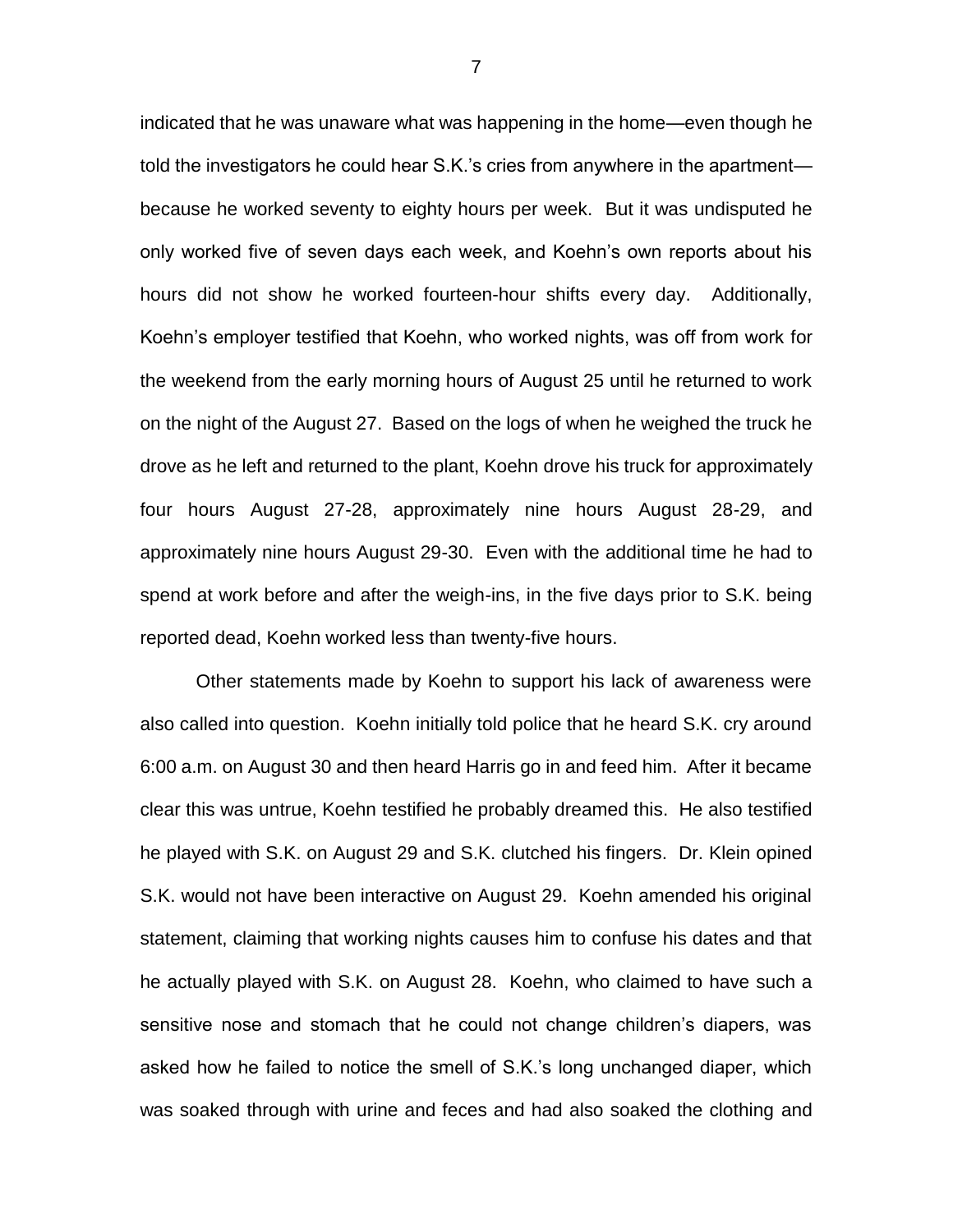blankets stuffed around him in the swing. Koehn stated he noticed the smell, removed several dirty diapers from S.K.'s room on August 28, and only noticed the smell again after S.K. was found dead on August 30. S.K. was almost exactly the same weight at death as he was at birth. Pictures of S.K. in his swing after he was reported dead show an emaciated child. When asked how he did not know S.K. was not being fed if he was spending time with S.K., Koehn testified that while he did interact with S.K., he never turned the overhead light on in the bedroom because it shined in S.K.'s eye uncomfortably.

Viewing the evidence in the light most favorable to the State, Koehn was home most of every day during at least the five days leading up to S.K.'s reported death. During that time, neither S.K.'s clothing nor diaper were ever changed and he was never taken out of the swing in his room. The smell of his unchanged diaper and the flies on and around him were apparent—especially in close quarters. S.K.'s emaciated appearance made it clear he was in need of food and caring. There is substantial evidence for the jury to conclude that Koehn was aware Harris had stopped feeding and caring for S.K. and yet Koehn chose to do nothing—an intentional withholding of the food and care S.K. needed to live.

Next, Koehn argues there was not substantial evidence for the jury to find malice aforethought. The jury was instructed malice could be inferred from the commission of child endangerment resulting in death. And child endangerment was defined as, "if [Koehn], as the parent of S.K., intentionally committed a series of acts using torture or cruelty that resulted in bodily injury to S.K." Neither "torture" nor "cruelty" were defined in the instructions, so the jury was allowed to use a common, lay definition. *See State v. Thompson*, 570 N.W.2d 765, 768 (Iowa 1997)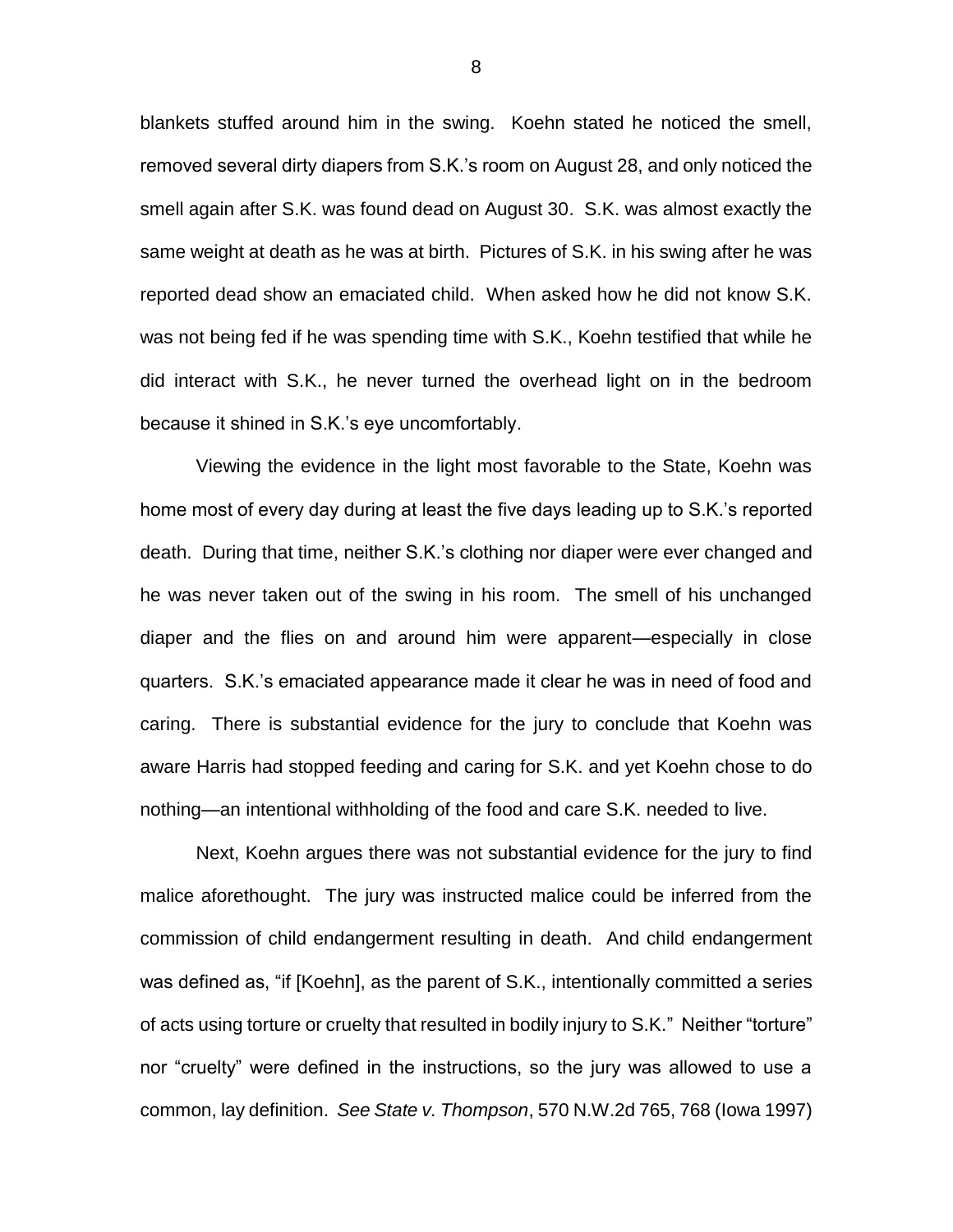("[W]ords use in a jury instruction need not be defined 'if they are of ordinary usage and are generally understood.'" (citation omitted)). During its closing argument, the State offered the definition as, "The callous indifference to pain and suffering." Again, there is substantial evidence in the record to support a finding Koehn was aware that S.K. was not fed, had not had his diaper changed, and was left siting in his swing looking at the wall for days on end. Koehn's decision to do nothing to remedy this, in spite of the fact that he knew what care children require and had the necessary supplies—formula, bottles, diapers, and clean clothing—available in the home, showed callous indifference to S.K.'s pain and suffering. These same facts support the finding Koehn manifested an extreme indifference to human life.

There is substantial evidence to support Koehn's conviction for murder in the first degree.

**2. Child Endangerment Resulting in Death.** Koehn also challenges the sufficiency of the evidence supporting his conviction for child endangerment resulting in death. To convict Koehn of this charge, the jury was instructed it had to find:

1. Between the dates of August 4, 2017 and August 30, 2017, [Koehn] was the father of S.K.

2. S.K. was under the age of fourteen years.

3. [Koehn] willfully deprived S.K. of the necessary food, water, health care or supervision appropriate for a child of S.K.'s age.

4. [Koehn] was reasonably able to provide food, water, health care or supervision to S.K.

5. As a result, S.K. suffered substantial physical harm.

6. S.K. died as a result of the substantial physical care.

Koehn challenges the evidence to support a finding he *willfully* deprived

S.K. of necessary food, clothing, and health care. In doing so, he reiterates his

argument he was unaware Harris stopped caring for S.K. But we have already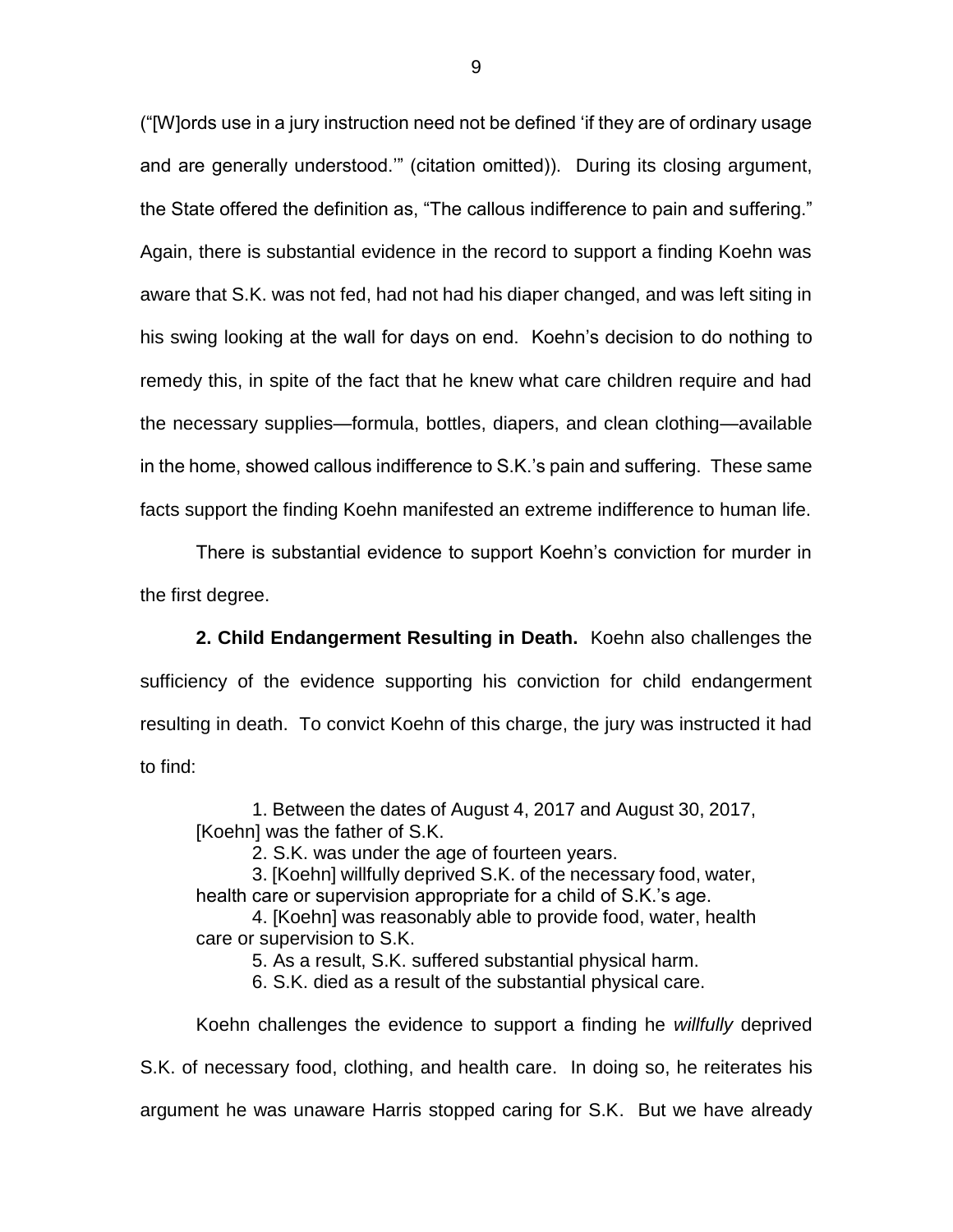concluded substantial evidence supports a finding Koehn knew S.K. needed his needs to be met by someone else, that no one else was doing it, and that Koehn still did nothing. Koehn's awareness of the situation and decision not to use the available supplies in the home to feed or change S.K. is enough to infer that Koehn willfully withheld the necessary food and clothing from S.K.

Substantial evidence supports Koehn's conviction for child endangerment resulting in death.

#### **B. Jury Instruction.**

The jury was instructed that while it had to find Koehn acted with malice aforethought in order to convict him of murder in the first degree, "malice [could] be inferred from the commission of child endangerment resulting in death." Now on appeal, Koehn argues it was improper to instruct the jury it could infer malice. And he claims that without the impermissible inference, there is not substantial evidence in the record to support a finding of malice aforethought.

But Koehn did not object to the jury instruction at his trial. "We have repeatedly held that timely objection to jury instructions in criminal prosecutions is necessary in order to preserve any error thereon for appellate review." *State v. Taggart*, 430 N.W.2d 423, 425 (Iowa 1988). "Failure to timely object to an instruction not only waives the right to assert error on appeal, but also 'the instruction, right or wrong, becomes the law of the case.'" *Id.* (citation omitted). "Where, as here, the jury was instructed without objection, the jury instruction becomes the law of the case for the purposes of reviewing the sufficiency of the evidence." *State v. Banes*, 910 N.W.2d 6354, 639 (Iowa Ct. App. 2018).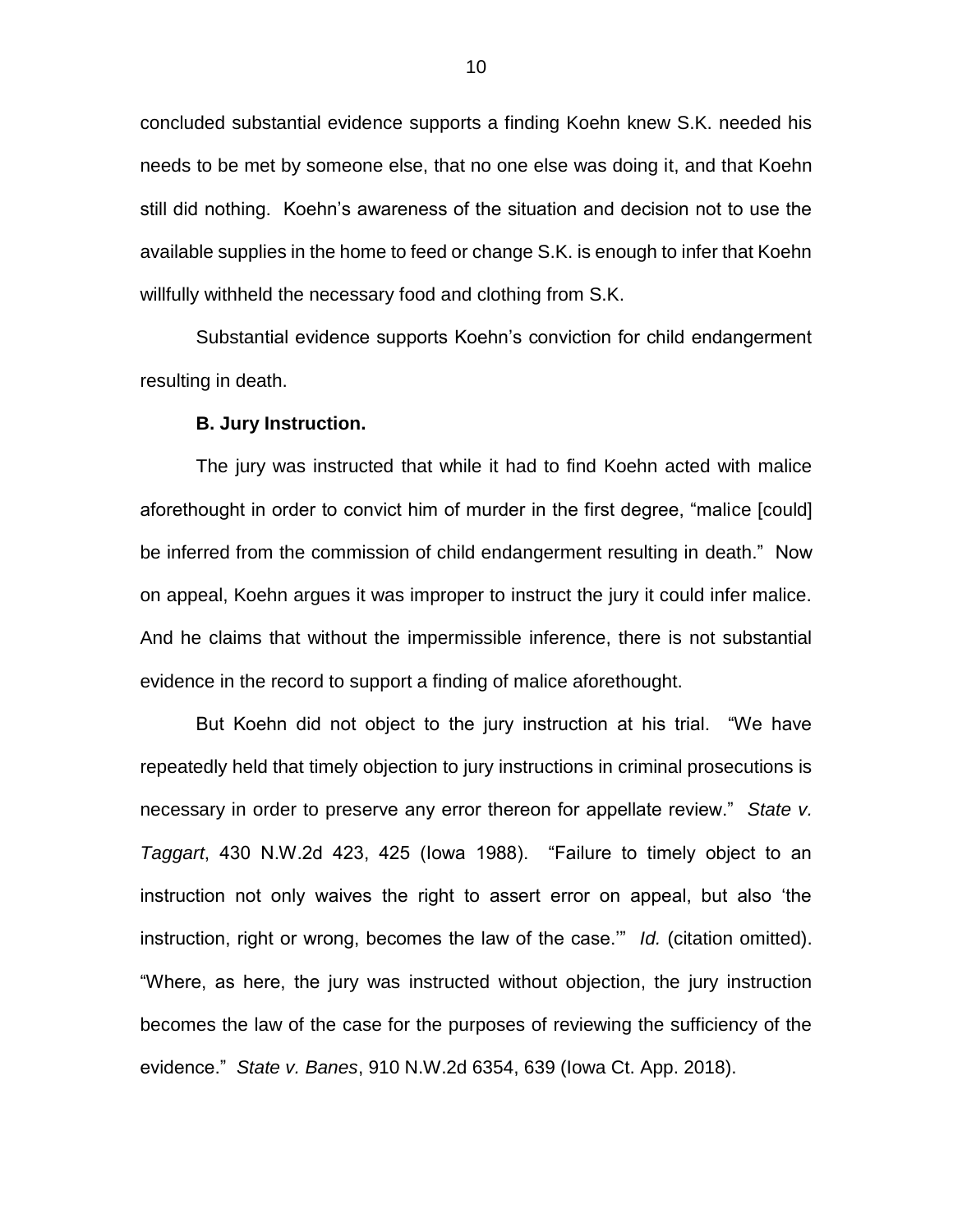We note that in the section of his appellate brief regarding error preservation on this argument, Koehn recognizes he may have a problem. He states, "To the extent that error was not preserved on the jury instruction issue, the court should reach the issue on ineffective assistance of counsel or preserve this issue for further review." Koehn makes this passing statement to the framework of ineffective assistance of counsel but does not cite authority or develop an argument further. This reference is inadequate for us to consider his claim under the exception to error preservation, so we preserve his claim for possible postconviction-relief proceedings.<sup>2</sup> *See State v. Harris*, 919 N.W.2d 753, 754 (Iowa 2018) ("If the development of the ineffective-assistance claim in the appellate brief was insufficient to allow its consideration, the court of appeals should not consider the claim, but it should not outright reject it.).

### **C. Merger.**

 $\overline{a}$ 

Koehn maintains his conviction for murder in the first degree should have merged into his conviction for child endangerment resulting in death. In other words, he argues he should have been sentenced for the "B" felony rather than the "A" felony. But Koehn never made this argument to the district court. He claims it was preserved through his motion in arrest of judgment and subsequent argument to the court, but this is disingenuous.

His filed motion states, "Count II [child endangerment] should merge with Count I [murder in the first degree]. A judgment entered on both counts violates

 $2$  Judgment was entered in Koehn's case in December 2018, well before the amended Iowa Code section 814.7 (Supp. 2019), which prevents us from considering claims of ineffective assistance on direct appeal, took effect on July 1, 2019.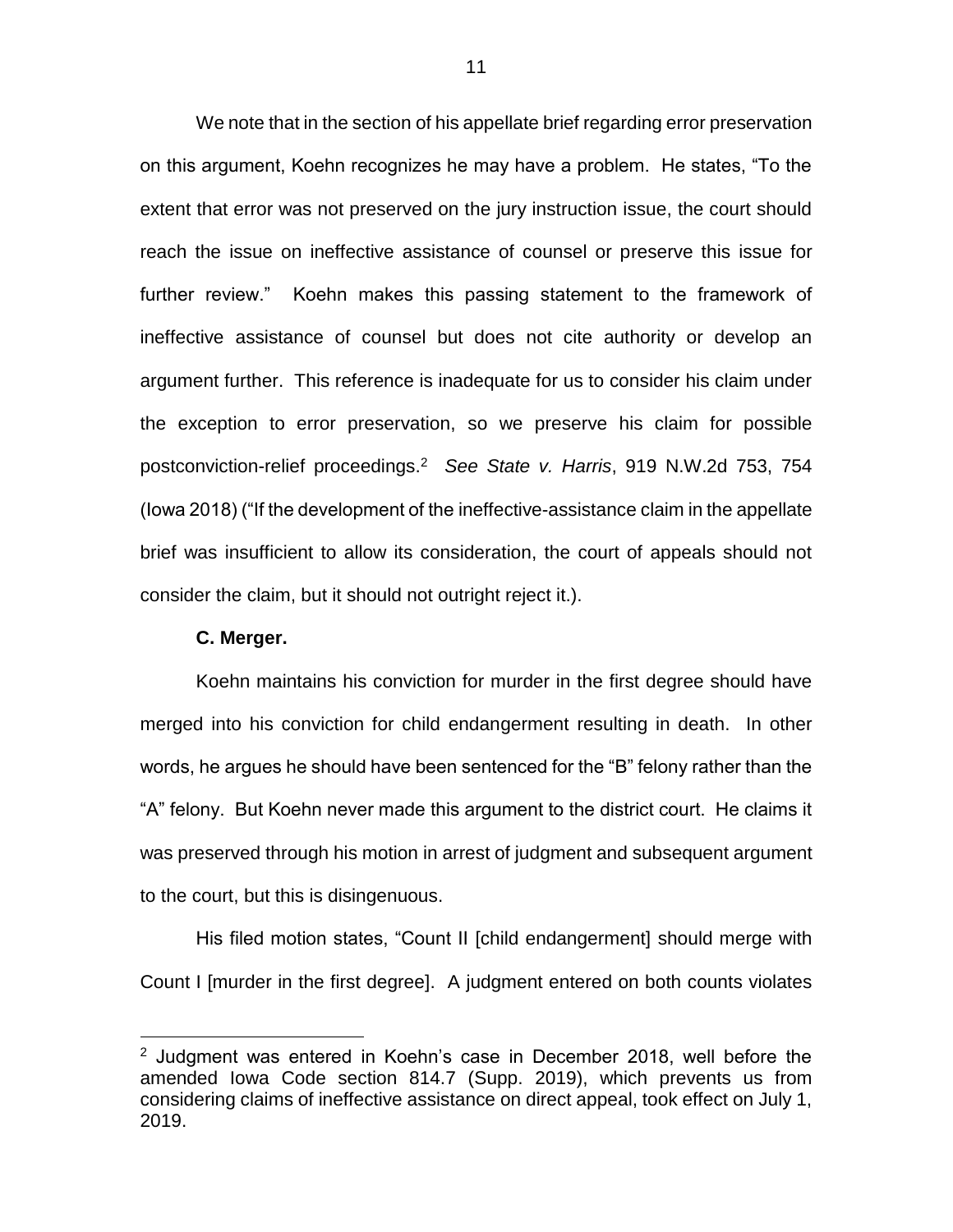Iowa Code § 701.9, and also violates the defendant's right against double jeopardy

protected by the United States Constitution." And there was no argument on the

issue at the sentencing hearing, which is when the court heard Koehn's motion.

The following took place:

DEFENSE: I just—I don't have much, Your Honor, but I do have a question. I believe the parties have agreed that the "B" felony merges with the—

THE COURT : Pursuant to the one-homicide rule— DEFENSE: Yep.

THE COURT: —there will be no adjudication on the child endangerment.

DEFENSE: Obviously the State is correct, there's not much there's nothing really for the defense to say. The sentence is mandatory so it doesn't matter how eloquent or ineloquent I am at this time. The court has no discretion whatsoever in the sentence so we have nothing further.

This argument has not been preserved, and we do not consider it. *See Meier v.* 

*Senecaut*, 641 N.W.2d 532, 537 (Iowa 2002) ("It is a fundamental doctrine of

appellate review that issues must ordinarily be both raised and decided by the

district court before we will decide them on appeal.").

## **D. Admission of Evidence.**

Finally, Koehn challenges the district court's admission of some of the State's evidence. In this section of his appellate brief, Koehn complains about statements made by the State during its opening and testimony to which he never objected. Any alleged issues as related to that evidence has not been preserved for our review, and we do not consider it. Additionally, in the section on error preservation, Koehn again makes a passing reference to ineffective assistance of counsel, stating, "To the extent that objection was not made to the highly emotion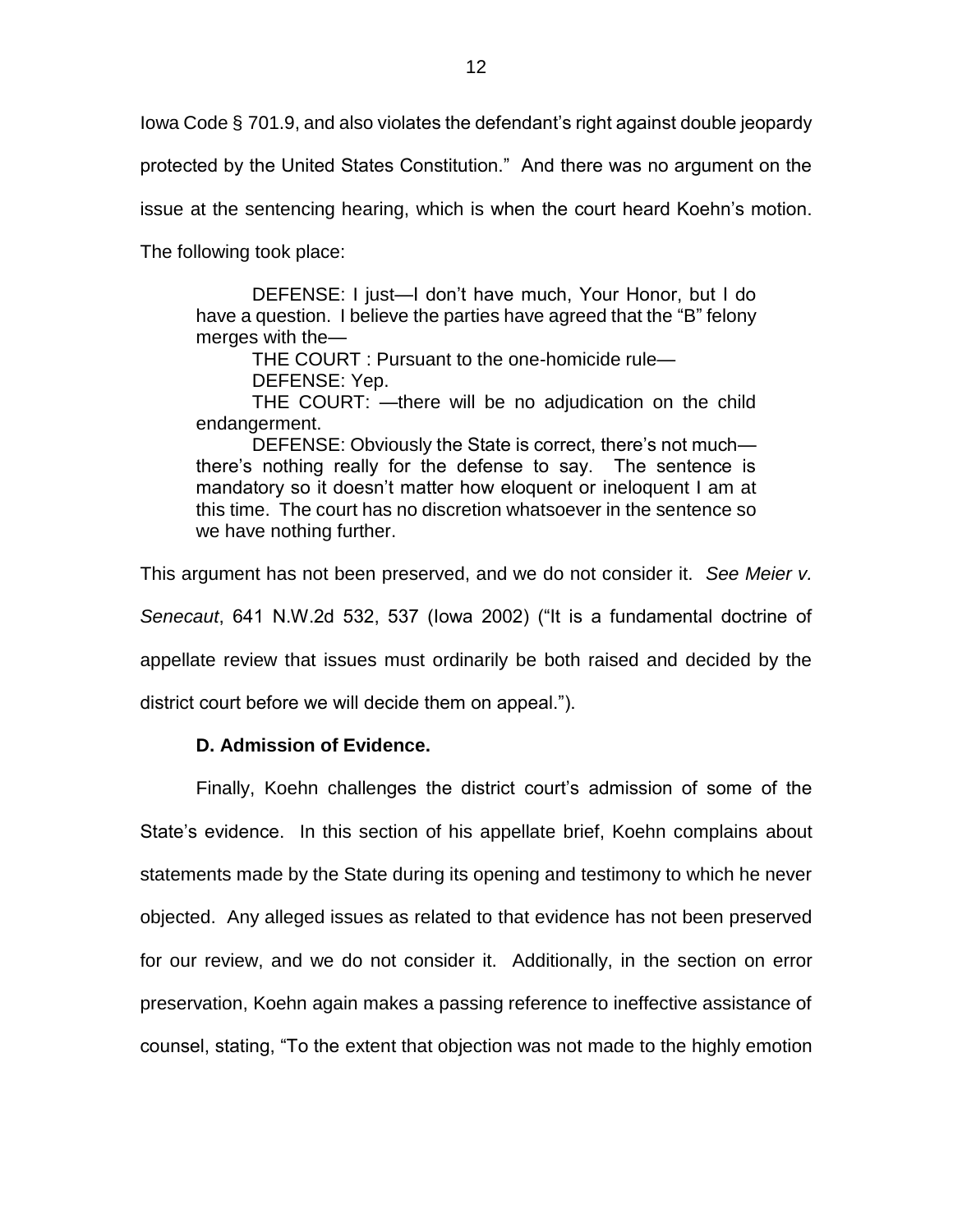testimony, the standard of review is for ineffective assistance of counsel."<sup>3</sup> Without setting out the applicable law, citing authority, or developing an argument under the framework of ineffective assistance, any claim under that framework is not adequately developed for our review. If he wishes, Koehn can bring those claims in an action for postconviction relief.

Even regarding the evidence that Koehn did object to, the record before us is minimal at best. Koehn filed a motion in limine stating, "Photographs of the decedent's corpse or of the autopsy are not relevant and any probative value of such photographs is outweighed by the prejudicial impact of the photographs." We do not have a record of any hearing that was held regarding this motion. In the court's written ruling, it stated:

The court has not seen any of the proposed photographs nor does the court know how many photographs the State intends to offer. However, photographs of the child at the scene and of the autopsy are relevant and so long as not overdone, admissible. The photographs are undoubtedly gruesome and unpleasant but that fact does not make them inadmissible.

At trial, when the State moved to admit exhibits 100 through 118—photographs Koehn now challenges—Koehn simply stated, "Object for reasons previously stated." The court, relying on its ruling on the motion in limine, admitted the photos.

 $\overline{a}$ 

 $3$  Koehn's appellate attorney had access to the same record we do. It is not difficult to ascertain when Koehn lodged an objection and when he sat silently and allowed evidence to be admitted without challenge at trial. Counsel should be more diligent in determining what claims have been preserved in making arguments on appeal. Otherwise the "preservation of error" section, as required by appellate rule, becomes meaningless. *See* Iowa R. App P. 6.903(2)(g) (requiring the "argument section" to include "[a] statement addressing how the issue was preserved for appellate review, *with references to the places in the record where the issue was raised and decided*" (emphasis added)).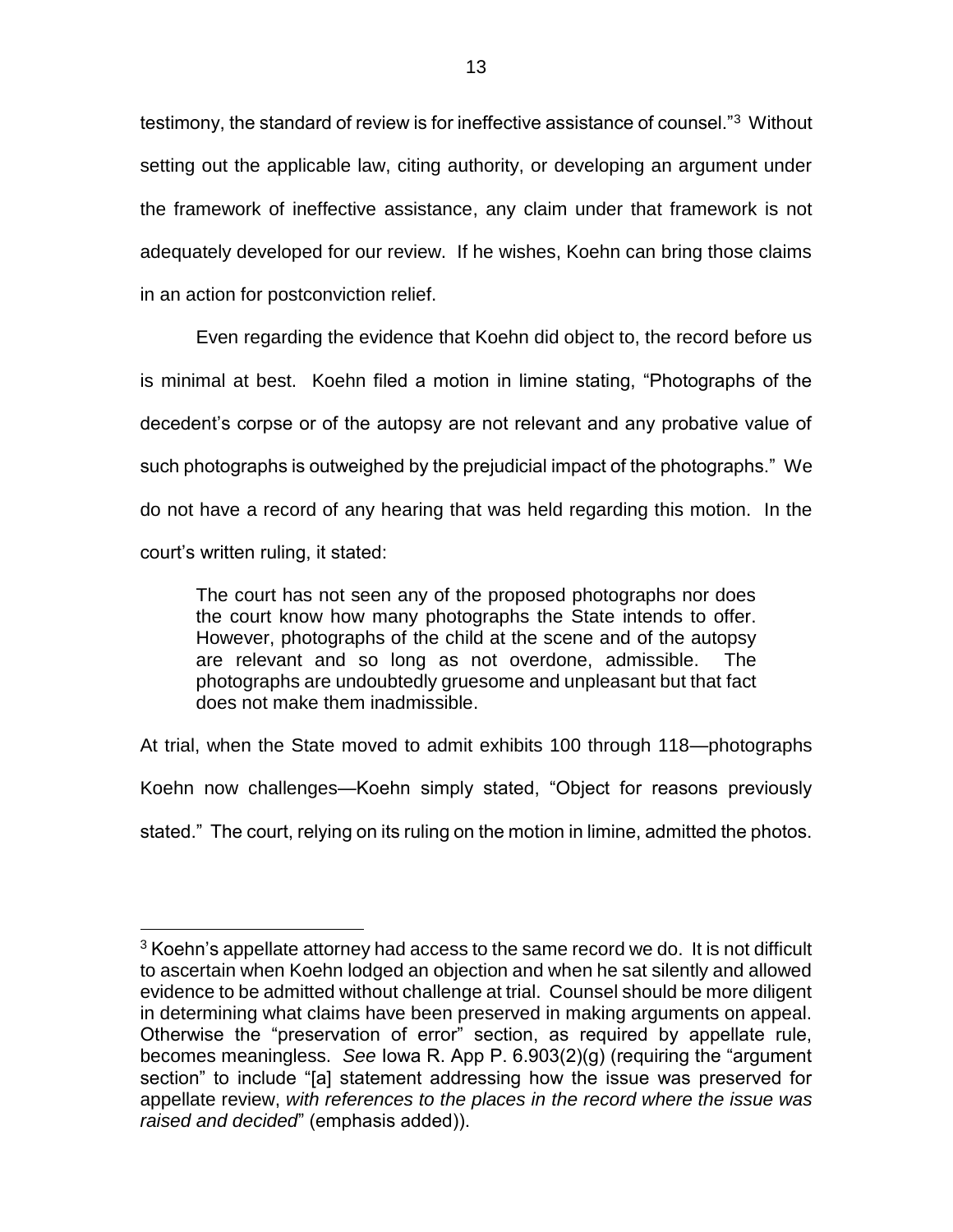Like at trial, Koehn does not challenge the admission of any specific photo. He has not narrowed down which he believes crossed the line as cumulative or too prejudicial. While photographs of small, dead children are likely to elicit emotion from the jury, "[d]eath pictures are not ordinarily excluded because they are gruesome, as these pictures are, for murder is by nature gruesome business." *State v. Hickman*, 337 N.W.2d 512, 515–16 (Iowa 1983). The question is whether the pictures were relevant. *See id.*; *see also* Iowa R. Evid. 5.401 ("Evidence is relevant if . . . [i]t has any tendency to make a fact more or less probable than it would be without the evidence; and . . . [t]he fact is of consequence in determining the action."). Generally, pictures of S.K. as he was found in the swing were relevant. It showed the jury what S.K. looked like at the time—emaciated—and how he had been left to sit for days on end—in a swing, facing a wall in a dark room. The photos also gave the jury some idea of the extent to which S.K.'s diaper and clothing were soiled. The jury could use this information in evaluating Koehn's claims he was totally unaware that S.K.'s needs were not being met. And the photos that included maggots and various life cycle of the scuttle flies were needed by the entomologist, Dr. Huntington, to form an opinion how long S.K. had been sitting in his soiled diaper. His opinions, and the photographs he relied upon to form them, were necessary for the State to show the length of time S.K. had been left to sit in his room without being moved, fed, or changed. This information was necessary in considering Koehn's intent and whether malice was proved.

As we cannot say none of the photos taken of S.K. after his death or during the autopsy were relevant and Koehn has not specifically challenged the admission of any one photograph, the district court did not abuse its discretion in